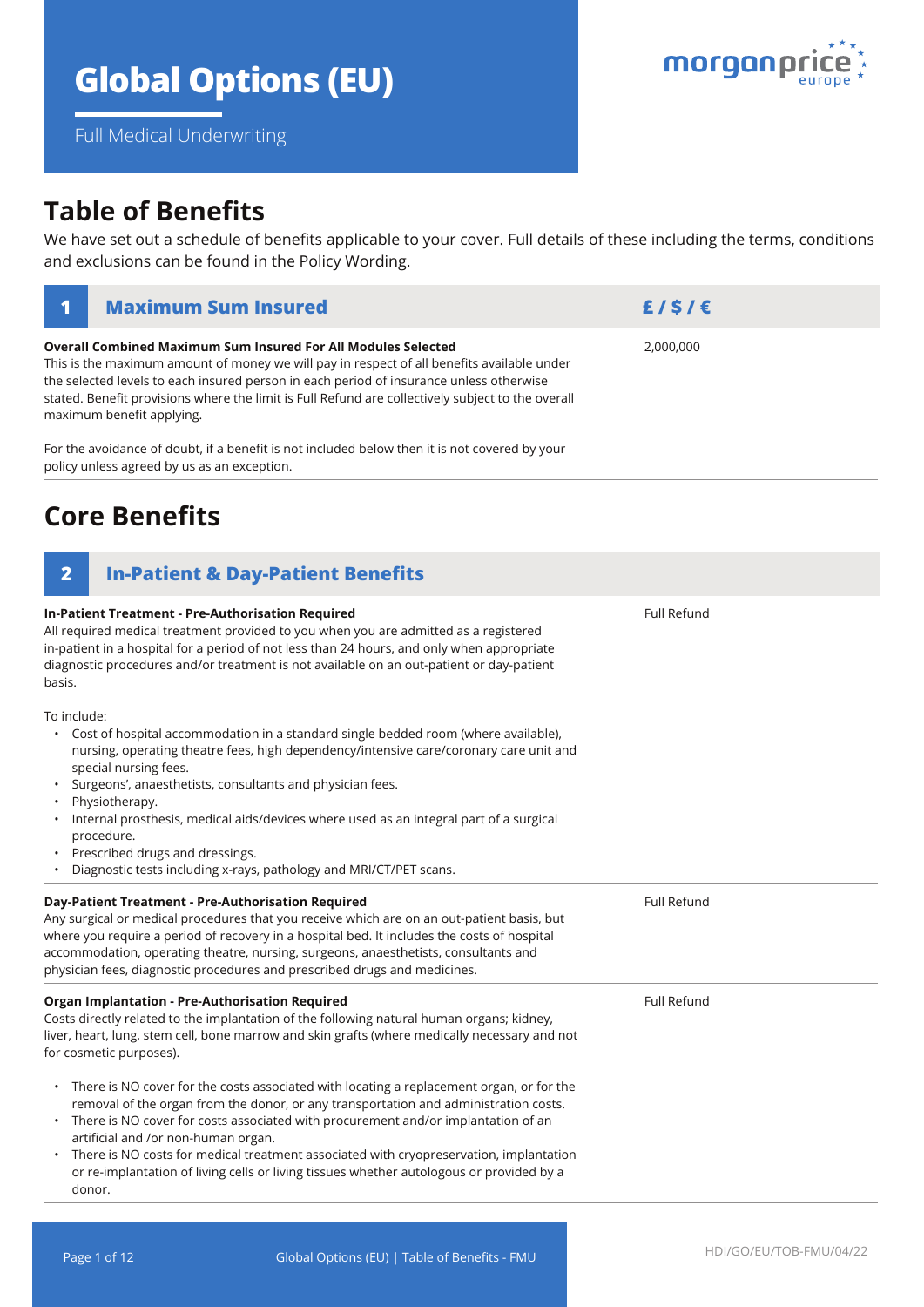

| <b>In-Patient &amp; Day-Patient Benefits</b> — continued<br>$\overline{\mathbf{2}}$                                                                                                                                                                                                                                                                                                                                                                                           |                                                            |   |  |
|-------------------------------------------------------------------------------------------------------------------------------------------------------------------------------------------------------------------------------------------------------------------------------------------------------------------------------------------------------------------------------------------------------------------------------------------------------------------------------|------------------------------------------------------------|---|--|
| Rehabilitation - Pre-Authorisation Required<br>Treatment received on an in-patient basis in a recognised rehabilitation unit, under the<br>supervision and direction of a physician, to restore health and mobility after an accident,<br>injury or illness covered by this policy.                                                                                                                                                                                           | 120 days                                                   |   |  |
| Accommodation to Stay with Child - Pre-Authorisation Required<br>Hospital accommodation costs for 1 insured person to stay with an insured child dependant,<br>who is under the age of 16, and being admitted to hospital as an in-patient for medical<br>treatment covered by this policy.                                                                                                                                                                                   | <b>Full Refund</b>                                         |   |  |
| Additional Hospital Accommodation - Pre-Authorisation Required<br>Accommodation of 1 accompanying person to stay in the same room in the hospital in case<br>of critical conditions.                                                                                                                                                                                                                                                                                          | Full Refund                                                |   |  |
| Newborn Child Accommodation - Pre-Authorisation Required<br>Hospital accommodation for the newborn immediately following birth. This is for a<br>maximum period of 2 days.                                                                                                                                                                                                                                                                                                    | <b>Full Refund</b>                                         |   |  |
| <b>Chronic Conditions</b><br>3                                                                                                                                                                                                                                                                                                                                                                                                                                                | Enhanced modules available<br>$\left  \bm{+} \right $      |   |  |
| Acute Treatment of a Chronic Medical Condition - Pre-Authorisation Required<br>In-patient, day-patient and out-patient treatment including diagnostic tests, investigations<br>and prescribed drugs and medicines, for the medical treatment of acute exacerbations<br>of a chronic medical condition diagnosed after the start date of the policy or agreed to be<br>covered in writing at application stage.                                                                | <b>Full Refund</b>                                         |   |  |
| Routine Management & Palliative Treatment for Each Chronic Medical Condition- Pre-<br><b>Authorisation Required</b><br>In-patient, day-patient and out-patient treatment including, diagnostic tests, investigations<br>and prescribed drugs and medicines, for the medical treatment, routine management and<br>palliative treatment of a chronic medical condition diagnosed after the start date of the<br>policy or agreed to be covered in writing at application stage. | 50,000                                                     | ÷ |  |
| Kidney Dialysis - Pre-Authorisation Required<br>Kidney dialysis needed temporarily for sudden kidney failure resulting from a disease or<br>injury, covered by your policy.                                                                                                                                                                                                                                                                                                   | 50,000                                                     |   |  |
| HIV & AIDS Treatment - Pre-Authorisation Required - A 2 year waiting period applies to<br>this benefit.<br>Medical Treatment for HIV and AIDS including related diseases where contracted as a direct<br>result of a blood transfusion received after the persons start date.                                                                                                                                                                                                 | 5,000 each insured period up to a<br>37,500 lifetime limit |   |  |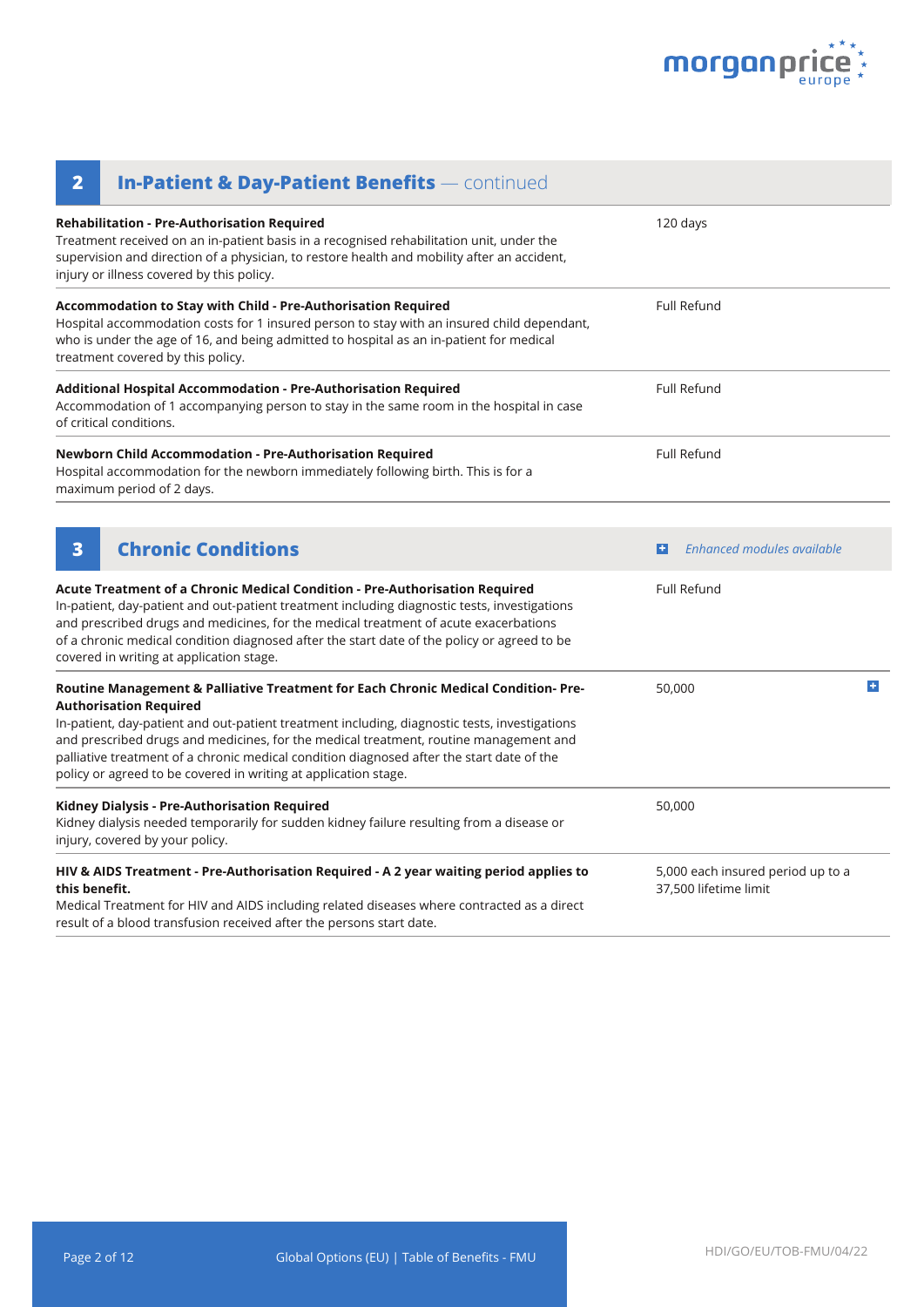

#### **Pregnancy & Childbirth Benefits <sup>5</sup> + -** *Enhanced modules available Along with an option to reduce cover \*10 month wait period applies on all Pregnancy & Childbirth Benefits* **Routine Pregnancy & Childbirth** The costs of treatment for all pre-natal care; delivery costs; hospital accommodation for the newborn immediately following birth; and post-natal care for the mother. Please note that no cover is available for: • Terminations of pregnancy on non-medical grounds. • Ante-natal classes and midwifery costs when not directly associated with the childbirth delivery. • Treatment received by the newborn after the initial paediatric check up unless the newborn is added to the insured persons policy within 14 days of birth. *There is no cover for the pregnancy, delivery or newborn where the pregnancy has been conceived using any form of assisted reproduction (including in vitro fertilisation) under this benefit.*  2,500 **Complications** The costs of treatment for all pre-natal care; delivery costs; hospital accommodation for the newborn immediately following birth; and post natal care for the mother, where complications occur during the pregnancy or childbirth. For the purposes of this policy complications of pregnancy and childbirth will only be deemed to include the following: toxaemia, gestational hypertension, pre-eclampsia, ectopic pregnancy, hydatidiform mole, ante and post-partum haemorrhage, retained placenta membrane, stillbirths, miscarriage, caesarean sections (where a physician has certified that it is medically necessary) and abortions (where a physician has certified it is medically necessary). Please note that no cover is available for: • Terminations of pregnancy on non-medical grounds. • Ante-natal classes and midwifery costs when not directly associated with the childbirth delivery. • Treatment received by the newborn after the initial paediatric check up unless the newborn is added to the insured persons policy within 14 days of birth. *There is no cover for the pregnancy, delivery or newborn where the pregnancy has been conceived using any form of assisted reproduction (including in vitro fertilisation) under this benefit.*  50,000 **Paediatric Check-Up** Contribution towards the initial paediatric check-up for the new-born. *There is no cover for the pregnancy, delivery or newborn where the pregnancy has been conceived using any form of assisted reproduction (including in vitro fertilisation) under this benefit.*  200 **+ - Cancer Treatment - Pre-Authorisation Required** From the date an insured person is diagnosed with cancer, subject to it not pre-existing the start date of the policy, whether it is in its acute, chronic or terminal stage, all and any treatment received thereafter on an in-patient, day-patient or out-patient basis involving: consultations, diagnostic tests, scans, investigations, prescribed drugs and dressings, chemotherapy, radiotherapy, stem cell transplants (from either bone marrow or blood), routine management and palliative treatments; will be assessed and paid for under this benefit. Full Refund **4 Cancer Care** *Pre-Authorisation Required for these benefits*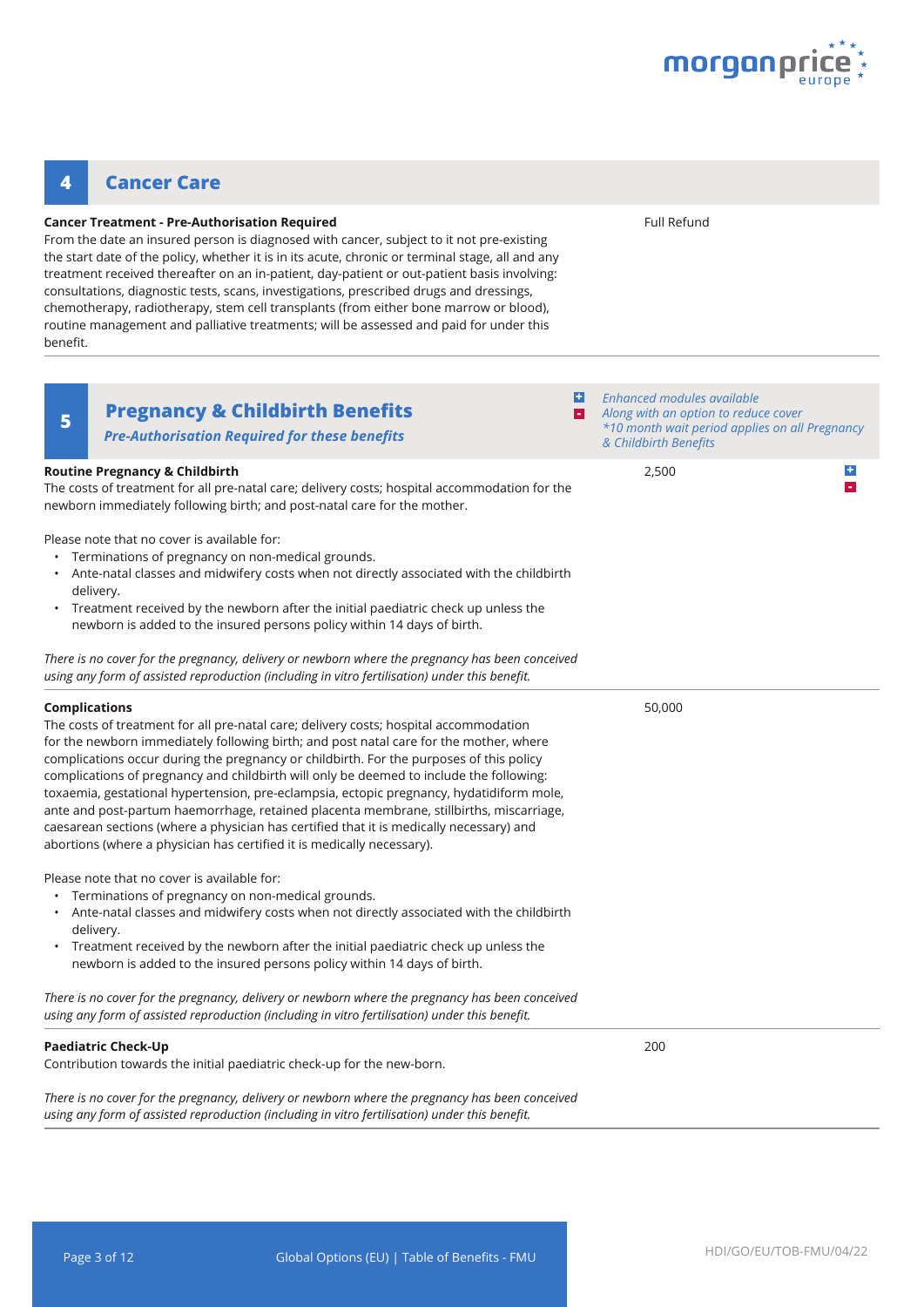

*Enhanced modules available Along with an option to reduce cover*

100,000

**+**

#### **Pregnancy & Childbirth Benefits** - continued **<sup>5</sup> -** *Pre-Authorisation Required for these benefits*

#### **Premature Baby Cover**

The costs of medical treatment for a premature baby where received during the first 2 months following birth.

Please note that no cover is available:

- Where the baby has not been added to the insured persons policy within 14 days of birth.
- For continuing treatment after the expiry of the initial 2 month period other than for new and unrelated medical conditions.
- Treatment received by the newborn after the initial paediatric check up unless the newborn is added to the insured persons policy within 14 days of birth.

*There is no cover for the pregnancy, delivery or newborn where the pregnancy has been conceived using any form of assisted reproduction (including in vitro fertilisation) under this benefit.* 

### **Medical Evacuation & Repatriation <sup>6</sup>**

*Pre-Authorisation Required for these benefits*

#### **Emergency Medical Transfer** The costs of emergency medical transportation, and medical care en route, for an insured person who has a critical medical condition and local facilities are inadequate or not available. Transportation will be to the nearest suitable hospital in either their country of residence or a nearby country (not necessarily the home country), returning the insured person to their country of residence after treatment. Please note no cover is available: • For any subsequent transfer costs arising as a result of the same medical condition once we have returned the insured person to their country of residence. • Emergency medical transportation costs where the insured person is not being admitted to a hospital for medical treatment, or where the costs have not been approved by us prior to travel commencing. • The transfer of a pregnant woman to hospital for routine childbirth, unless it is necessary due to medical complications. • Any costs for transportation, cremation or local burial of mortal remains where death has occurred directly or indirectly as a result of a medical condition, treatment or accident, not covered under this policy. Full Refund **Overnight Accommodation** Overnight accommodation costs for the accompanying close relative or friend, to stay with or near the insured person while hospitalised. Please note there is no cover available for: • Travel and accommodation costs unless specifically agreed by us and confirmed in writing prior to the date of travel. • Any additional travelling costs incurred by the nominated close relative or friend, if it is necessary for us to arrange for the insured person to be transferred to a second hospital within the same country. 200 Maximum 10 nights per event **Transportation of Children** Following an emergency medical transfer or evacuation under this section, we will arrange and pay to transport, to a specified destination, any children under the age of 19 left at home unattended, or pay for the travelling costs (1 economy class return ticket) of a person to take care of the children at home. Full Refund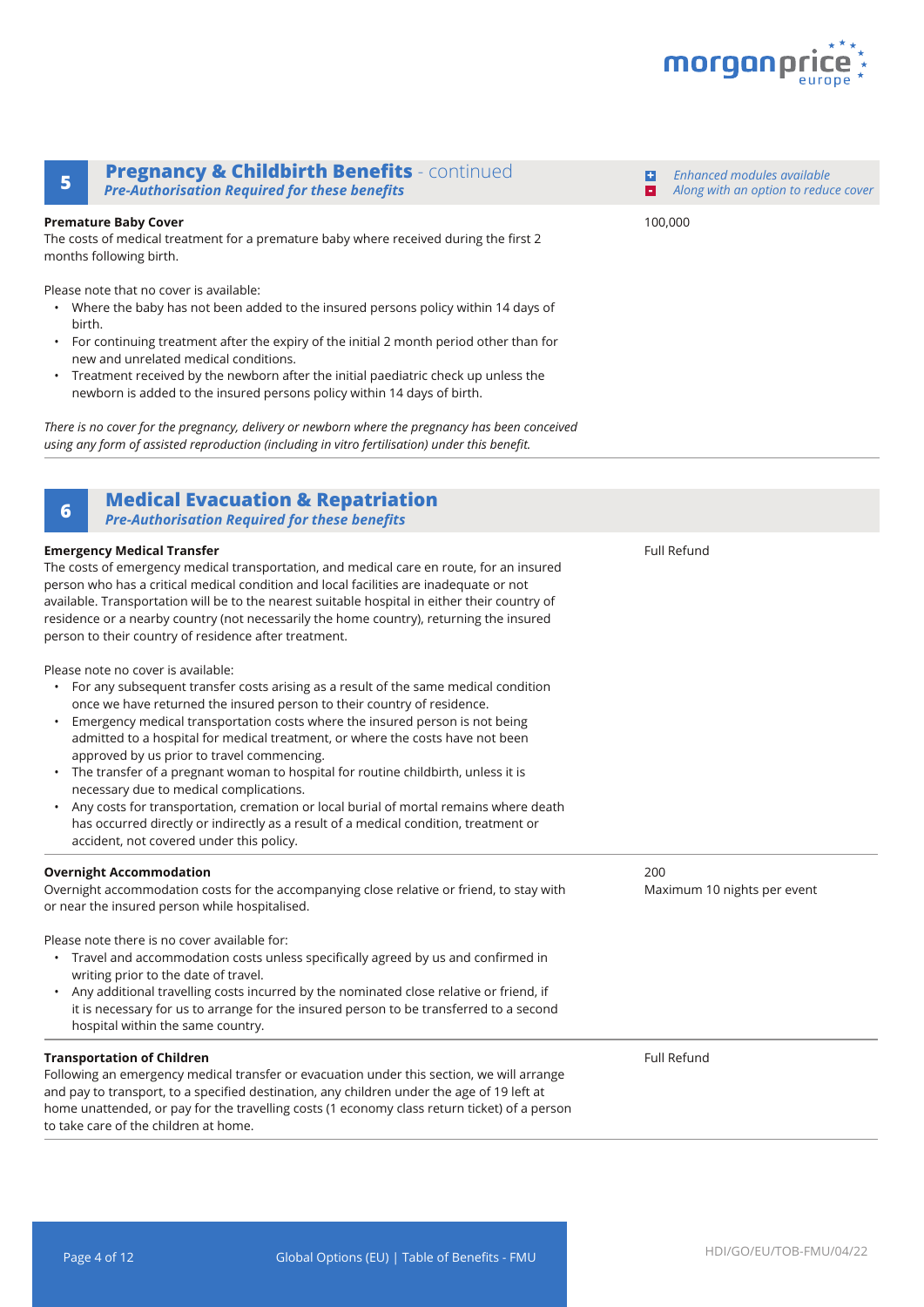

| <b>Transportation of Mortal Remains</b><br>7<br><b>Pre-Authorisation Required for this benefit</b>                                                                                                                                                                                                                                                                                                                                                                                                                                                                                                                                                                   |                                                |
|----------------------------------------------------------------------------------------------------------------------------------------------------------------------------------------------------------------------------------------------------------------------------------------------------------------------------------------------------------------------------------------------------------------------------------------------------------------------------------------------------------------------------------------------------------------------------------------------------------------------------------------------------------------------|------------------------------------------------|
| <b>Transportations of Mortal Remains</b><br>The cost of transportation of mortal remains following death of an insured person, available<br>only when the death of the insured person occurs while outside of their home country.                                                                                                                                                                                                                                                                                                                                                                                                                                    | 3,000                                          |
| <b>Out of Area Treatment Benefit</b><br>8                                                                                                                                                                                                                                                                                                                                                                                                                                                                                                                                                                                                                            |                                                |
| <b>Emergency Out of Area Treatment</b><br>The costs of short term treatment for emergency medical conditions covered by your policy<br>that occur while you are travelling outside of your elected area of cover as shown on your<br>certificate of insurance. Where such travel is for a maximum of 30 days per annum.<br>Please note there is no cover available:<br>For non-emergency medical treatment outside of your geographical area.<br>Emergency medical treatment when the total number of days travelling in each period<br>of insurance exceeds 30 days.<br>Treatment where you have specifically travelled with the purpose of obtaining<br>treatment. | Paid up to 15,000<br>Up to 30 days travel only |
| <b>Additional Benefits</b><br>$\boldsymbol{9}$                                                                                                                                                                                                                                                                                                                                                                                                                                                                                                                                                                                                                       |                                                |
| A. Congenital Benefit for conditions not discovered at birth but which can subsequently be<br>corrected with surgery. A maximum lifetime limit applies to this benefit.                                                                                                                                                                                                                                                                                                                                                                                                                                                                                              | Full refund<br>Up to 20,000 lifetime limit     |
| This benefit is only available if the insured person has been covered on the policy since birth.<br>A 12 month wait period applies to this benefit.                                                                                                                                                                                                                                                                                                                                                                                                                                                                                                                  |                                                |
| B. Congenital/Birth Defects for conditions diagnosed within one year of birth for babies<br>conceived by natural means. A maximum lifetime limit applies to this benefit.                                                                                                                                                                                                                                                                                                                                                                                                                                                                                            | Full refund<br>Up to 20,000 lifetime limit     |

*This benefit is only available if the insured person has been covered on the policy since birth.*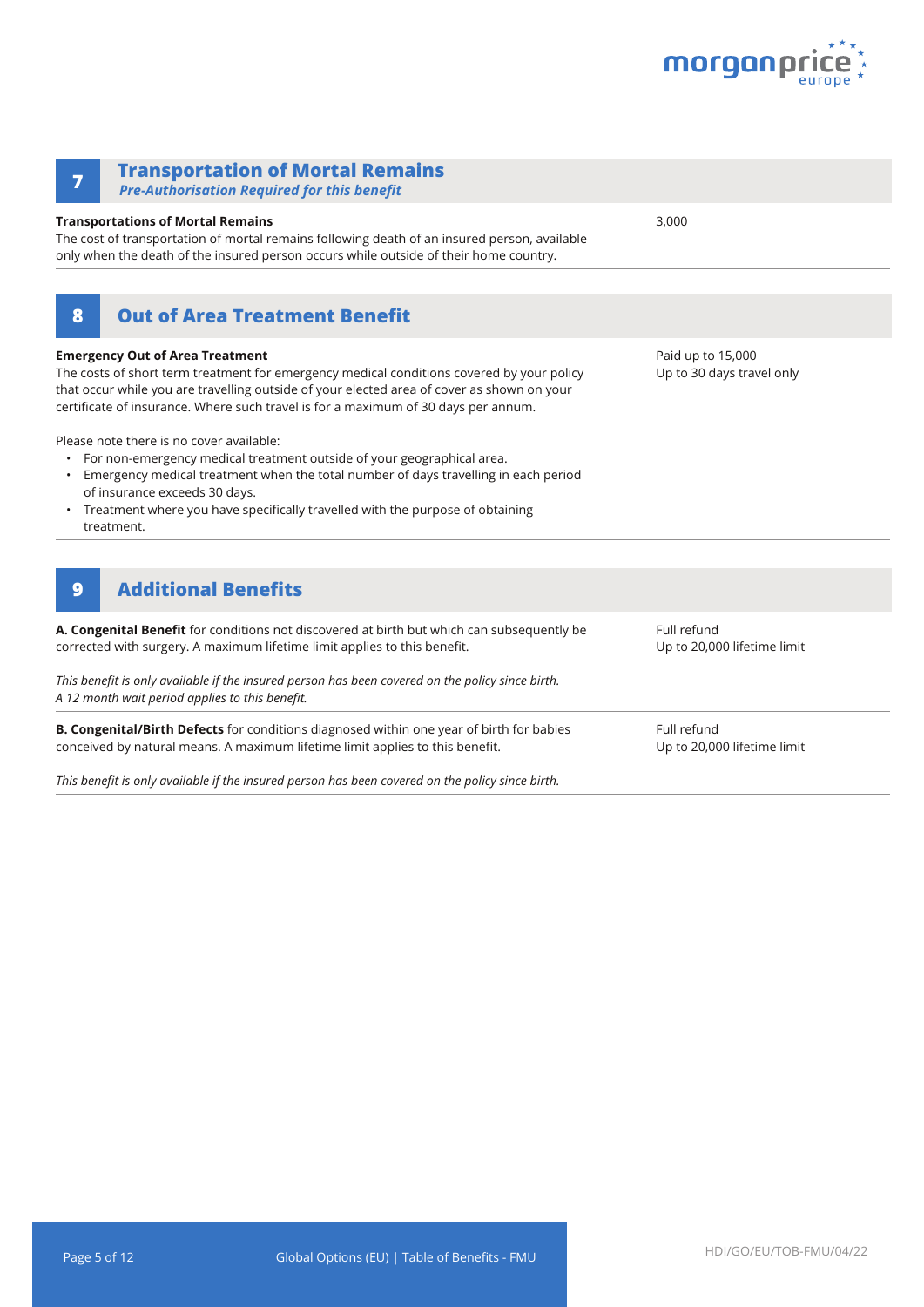

# **Optional Modules (to be added to the Core Module)**

**Out-Patient Module 1**

| <b>Out-Patient Module 1</b><br>Overall Annual Maximum for this benefit 5,000                                                                                                                                                                         | Add Out-Patient Benefits to your policy                  |
|------------------------------------------------------------------------------------------------------------------------------------------------------------------------------------------------------------------------------------------------------|----------------------------------------------------------|
| <b>Out-Patient Services</b><br>The services of a physician and/or consultant including diagnostic tests, investigations<br>including ECG, x-rays, pathology, histology, MRI/CT/PET scans and minor surgery in a<br>doctors' clinic/consulting rooms. | Full Refund up to the annual maximum<br>for this benefit |
| Physiotherapy<br>Amount available for the treatment of physiotherapy by a licensed physiotherapist.                                                                                                                                                  | 10 sessions per year                                     |
| <b>Prescription Drugs</b><br>Prescribed drugs, medicines, slings, supports and bandages.                                                                                                                                                             | Full Refund up to the annual maximum<br>for this benefit |
| <b>Mobility Aids</b><br>The cost of hiring mobility aids including walking sticks or frames, wheelchairs and crutches.                                                                                                                               | 1,800                                                    |
| <b>Alternative Therapies</b><br>Chiropractic, homeopathy, osteopathy, acupuncture, Ayurvedic, herbal and Chinese<br>medicines, provided by a licensed practitioner, including prescribed drugs and medicines.                                        | 1,000                                                    |
| <b>Child Vaccination</b><br>Routine and preventative vaccinations for an insured child up to the age of 10.                                                                                                                                          | Full Refund (reimbursement only)                         |
| <b>Child Speech Therapy</b><br>Speech therapy for children up to the renewal date following their 18th birthday. This<br>includes cover for speech therapy needed for developmental delay.                                                           | Up to 5 sessions                                         |
| <b>Out-Patient Module 2</b><br>Overall Annual limit for this benefit is the Maximum Sum Insured                                                                                                                                                      | Add Out-Patient benefits to your policy                  |
| <b>Out-Patient Services</b><br>The services of a physician and/or consultant including diagnostic tests, investigations<br>including ECG, x-rays, pathology, histology, MRI/CT/PET scans and minor surgery in a<br>doctors' clinic/consulting rooms. | Full Refund                                              |
| Physiotherapy<br>Amount available for the treatment of physiotherapy by a licensed physiotherapist.                                                                                                                                                  | 10 sessions per year                                     |
| <b>Prescription Drugs</b><br>Prescribed drugs, medicines, slings, supports and bandages.                                                                                                                                                             | Full Refund                                              |
| <b>Mobility Aids</b><br>The cost of hiring mobility aids including walking sticks or frames, wheelchairs and crutches.                                                                                                                               | 1,800                                                    |
| <b>Alternative Therapies</b><br>Chiropractic, homeopathy, osteopathy, acupuncture, Ayurvedic, herbal and Chinese<br>medicines provided by a licensed practitioner, including prescribed drugs and medicines.                                         | 1,000                                                    |
| <b>Child Vaccination</b><br>Routine and preventative vaccinations for an insured child up to the age of 10.                                                                                                                                          | Full Refund (reimbursement only)                         |
| <b>Child Speech Therapy</b><br>Speech therapy for children up to the renewal date following their 18th birthday. This<br>includes cover for speech therapy needed for developmental delay.                                                           | Up to 5 sessions                                         |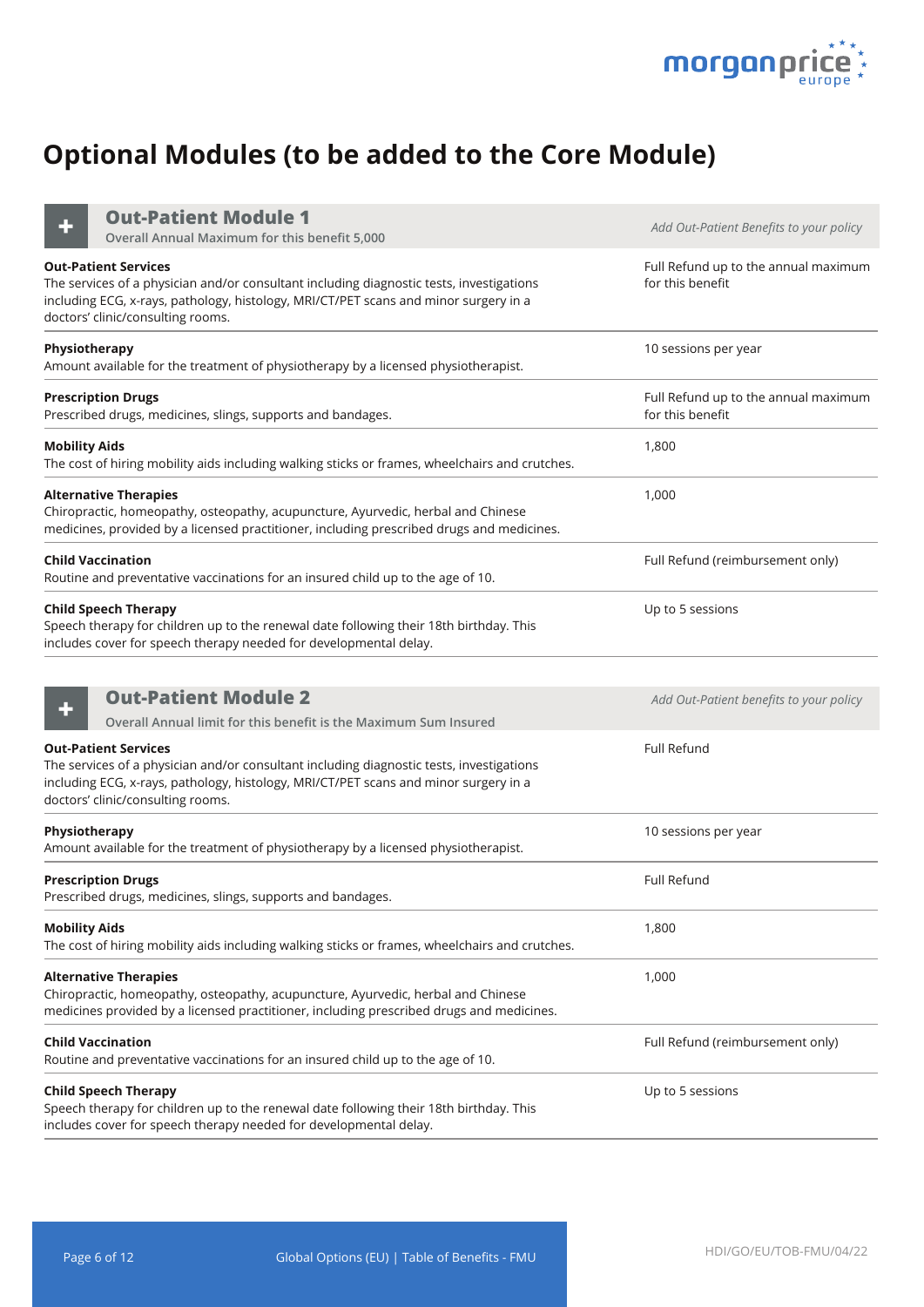

| <b>Wellness &amp; Dental Module</b>                                                                                                                                                                                                                                                                                                                                                                                                                                                                                                                                                                                                                                                                         | Add Wellness & Dental benefits to your policy |
|-------------------------------------------------------------------------------------------------------------------------------------------------------------------------------------------------------------------------------------------------------------------------------------------------------------------------------------------------------------------------------------------------------------------------------------------------------------------------------------------------------------------------------------------------------------------------------------------------------------------------------------------------------------------------------------------------------------|-----------------------------------------------|
| <b>Routine Dental Treatment</b><br>1 annual check-up, 1 annual visit to the hygienist, simple tooth extraction, x-rays, moulds,<br>fillings using amalgams or composite materials and treatment for the relief of an infection<br>including prescribed antibiotics, temporary fillings and oral prophylaxis restricted to scaling<br>and polishing only.                                                                                                                                                                                                                                                                                                                                                    | 500                                           |
| <b>Major Dental Treatment</b><br>Root canal treatment, new or repairs to porcelain crowns, and new or repairs to bridgework.                                                                                                                                                                                                                                                                                                                                                                                                                                                                                                                                                                                | 500                                           |
| <b>Wisdom Tooth Extraction</b><br>Extraction of buried, impacted or un-erupted wisdom teeth only on an in-patient,<br>day-patient or out-patient basis.                                                                                                                                                                                                                                                                                                                                                                                                                                                                                                                                                     | <b>Full Refund</b>                            |
| Orthodontic<br>Orthodontic work for insured children under the age of 19.                                                                                                                                                                                                                                                                                                                                                                                                                                                                                                                                                                                                                                   | 270                                           |
| <b>Travel Vaccinations</b><br>Vaccinations and immunization's that are directly related to overseas travel requirements.                                                                                                                                                                                                                                                                                                                                                                                                                                                                                                                                                                                    | 250                                           |
| <b>Full Wellness Check</b><br>Cost towards a preventative health check-up.                                                                                                                                                                                                                                                                                                                                                                                                                                                                                                                                                                                                                                  | 300                                           |
| <b>Cancer Screening</b><br>Covers cervical smears, mammograms and prostate, colon, and testicular screening.                                                                                                                                                                                                                                                                                                                                                                                                                                                                                                                                                                                                | Full Refund                                   |
| <b>Emergency Dental Treatment</b><br>Dental treatment for immediate pain relief where required as a direct result of an accident.<br>Only treatment received during the first 48 hours following the date of the accident is<br>covered.                                                                                                                                                                                                                                                                                                                                                                                                                                                                    | Full Refund                                   |
| Please not there is no cover available for:<br>• Treatment where the injury was caused by eating or drinking anything, even if it<br>contained a foreign body.<br>Treatment where the damage was caused by normal wear and tear.<br>• Treatment where the damage was caused by teeth brushing or any other oral hygiene<br>procedure.<br>• Treatment where the injury was caused by any means other than extra-oral impact.<br>Emergency dental treatment shall not include; restorative or remedial work; the use of<br>any precious metals; orthodontic treatment of any kind; or dental surgery performed in<br>a hospital, unless dental surgery is the only treatment available to alleviate the pain. |                                               |



**+ Optical Module** *Continued Module Select one of these options to add Optical benefits to your policy* 

| <b>Glasses &amp; Lenses Level 1</b><br>Contribution towards glasses or contact lenses where prescribed by an ophthalmologist or<br>optician and one annual eye test. | 250 |
|----------------------------------------------------------------------------------------------------------------------------------------------------------------------|-----|
| <b>Glasses &amp; Lenses Level 2</b><br>Contribution towards glasses or contact lenses where prescribed by an ophthalmologist or<br>optician and one annual eye test. | 500 |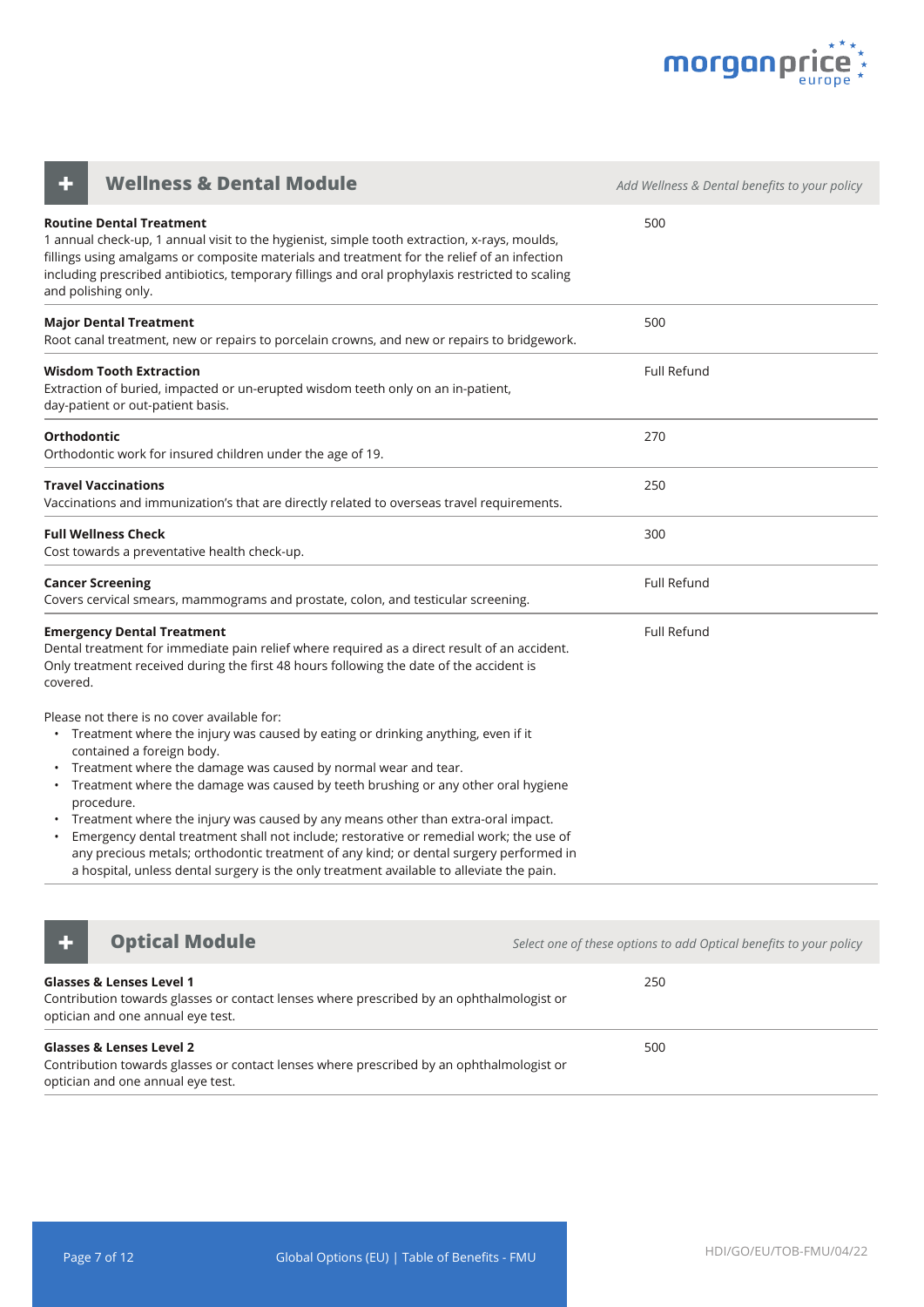

**Annual Maximum** Maximum amount payable under this particular Module 18,000 **In-Patient Psychiatric Treatment** Medical treatment provided when you are admitted as a registered in-patient in a recognised psychiatric unit of a hospital. It includes the cost of hospital accommodation in a standard single bedded room (where available), consultant psychiatrist's/psychologist's fees, diagnostic procedures and prescribed drugs and medicines. 30 nights **Out-Patient Psychiatric Treatment** Treatment of any psychiatric and psychological disorders by a consultant psychiatrist/ psychotherapist, diagnosed after the start date of the policy, including consultations and prescribed drugs and medicines. This is subject to a referral from a primary physician. 10 sessions **Psychiatric Module** *CONDUCTER <b>Adders Add Psychiatric benefits to your policy Adderson in the Add Psychiatric benefits to your policy* 



#### **Home Country Evacuation**

The costs of emergency medical transportation and medical care en route for an insured person who has a critical medical condition and local medical facilities are inadequate or not available. Transportation will be to the home country provided that it is a medically viable option, returning the insured person to their country of residence after treatment.

If your home country is the United States of America, no cover is available.

If your home country is not within your selected area of cover shown on your certificate of insurance, no cover is available.

Please note, no cover is available:

- For any subsequent transfer costs arising as a result of the same medical condition once we have returned the insured person to their home country.
- Travel costs unless specifically agreed by us and confirmed, in writing, prior to the date of travel.
- Evacuation costs where the insured person is not being admitted to a hospital for medical treatment, or where costs have not been approved by us prior to travel commencing.
- The transfer of a pregnant woman to hospital for routine childbirth, unless it is necessary due to medical complications.

**+ Home Country Evacuation Module** *Add Home Country Evacuation benefits to your policy*

Full Refund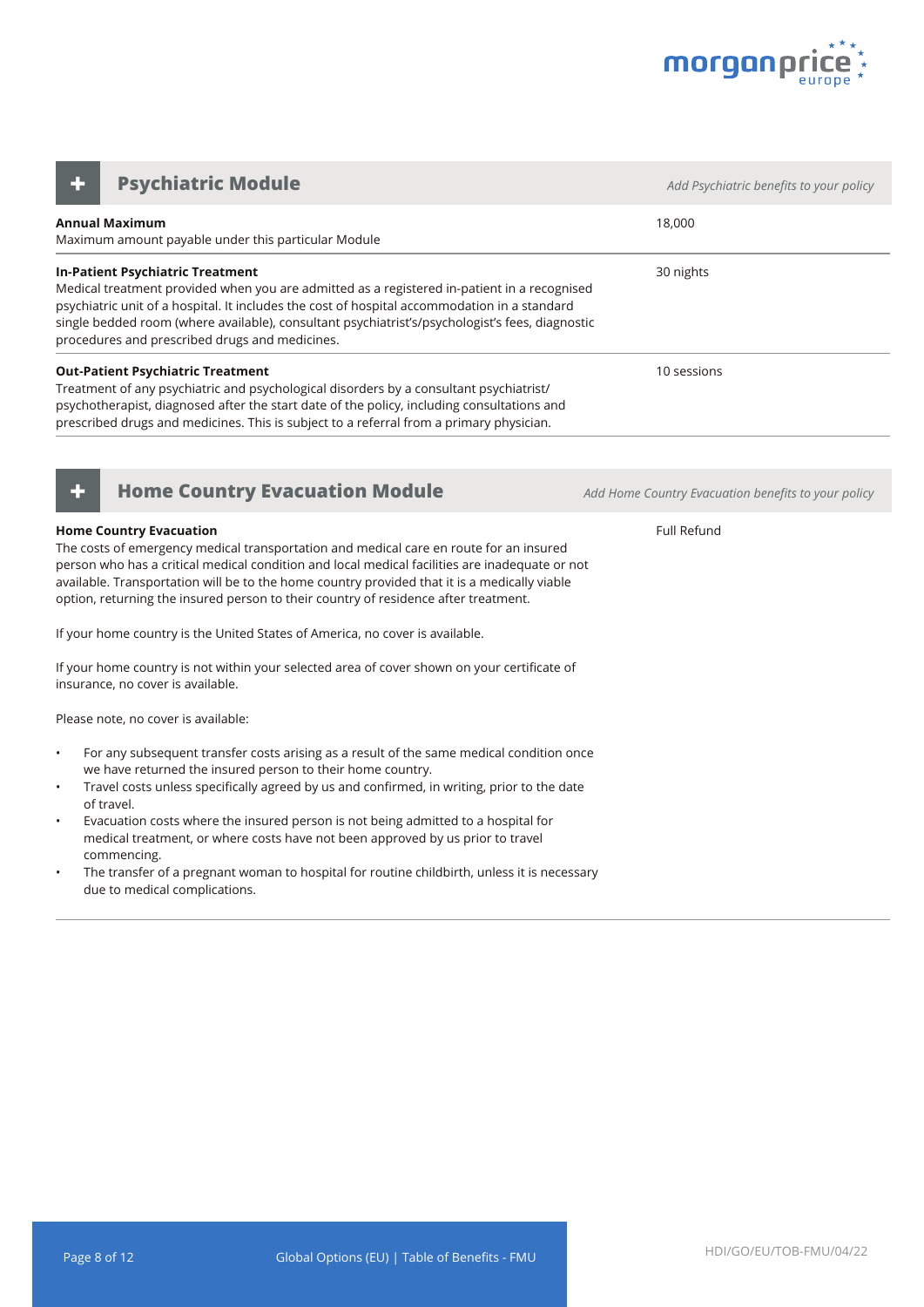

Full Refund to Maximum Sum Insured

### **Enhanced Modules**

The modules below are designed to enhance the cover provided under either the Core or any additional Optional Modules that you may select. The limits shown are instead of NOT in addition to the limits shown on the original Core or Optional module.

In some cases to take the Enhanced module you may have to select an Optional module. We will tell you this when we provide a quotation.

# **Enhancement of Core Module**

### **Enhanced Routine Chronic Module** *Enhance your cover for newly diagnosed chronic medical conditions*

**Routine Management & Palliative Treatment for Each Chronic Medical Condition** In-patient, day-patient and out-patient treatment including diagnostic tests, investigations and prescribed drugs and medicines, for the medical treatment, routine management and palliative treatment of a chronic medical condition. Increased from 50,000 on the Options Core Product.

**Please note, that the limit for Kidney Dialysis treatment will remain at 50,000 if this option is chosen.**

| <b>Enhanced Pregnancy and Childbirth Benefits 1</b><br>۰                                                                                                                                                                                                                                                                                                                                                                                                                                                                                                                                                                                                                                                                                                          | Enhance your Pregnancy & Childbirth benefits |
|-------------------------------------------------------------------------------------------------------------------------------------------------------------------------------------------------------------------------------------------------------------------------------------------------------------------------------------------------------------------------------------------------------------------------------------------------------------------------------------------------------------------------------------------------------------------------------------------------------------------------------------------------------------------------------------------------------------------------------------------------------------------|----------------------------------------------|
| Routine Pregnancy & Childbirth Level 1<br>The costs of treatment for all pre-natal care; delivery costs; hospital accommodation for the<br>newborn immediately following birth; and post-natal care for the mother.                                                                                                                                                                                                                                                                                                                                                                                                                                                                                                                                               | 5,000                                        |
| Please note that no cover is available for:<br>• Terminations of pregnancy on non-medical grounds.<br>• Ante-natal classes and midwifery costs when not directly associated with the childbirth<br>delivery.<br>• Treatment received by the newborn after the initial paediatric check up unless the<br>newborn is added to the insured persons policy within 14 days of birth.                                                                                                                                                                                                                                                                                                                                                                                   |                                              |
| There is no cover for the pregnancy, delivery or newborn where the pregnancy has been conceived<br>using any form of assisted reproduction (including in vitro fertilisation) under this benefit.                                                                                                                                                                                                                                                                                                                                                                                                                                                                                                                                                                 |                                              |
| <b>Complications Level 1</b><br>The costs of treatment for all pre-natal care; delivery costs; hospital accommodation<br>for the newborn immediately following birth; and post natal care for the mother, where<br>complications occur during the pregnancy or childbirth. For the purposes of this policy<br>complications of pregnancy and childbirth will only be deemed to include the following:<br>toxaemia, gestational hypertension, pre-eclampsia, ectopic pregnancy, hydatidiform mole,<br>ante and post-partum haemorrhage, retained placenta membrane, stillbirths, miscarriage,<br>caesarean sections (where a physician has certified that it is medically necessary) and<br>abortions (where a physician has certified it is medically necessary). | 50,000                                       |
| Please note that no cover is available for:<br>• Terminations of pregnancy on non-medical grounds.<br>Ante-natal classes and midwifery costs when not directly associated with the childbirth<br>delivery.<br>• Treatment received by the newborn after the initial paediatric check up unless the<br>newborn is added to the insured persons policy within 14 days of birth.<br>There is no cover for the pregnancy, delivery or newhorn where the pregnancy has heen conceived                                                                                                                                                                                                                                                                                  |                                              |

*There is no cover for the pregnancy, delivery or newborn where the pregnancy has been conceived using any form of assisted reproduction (including in vitro fertilisation) under this benefit.*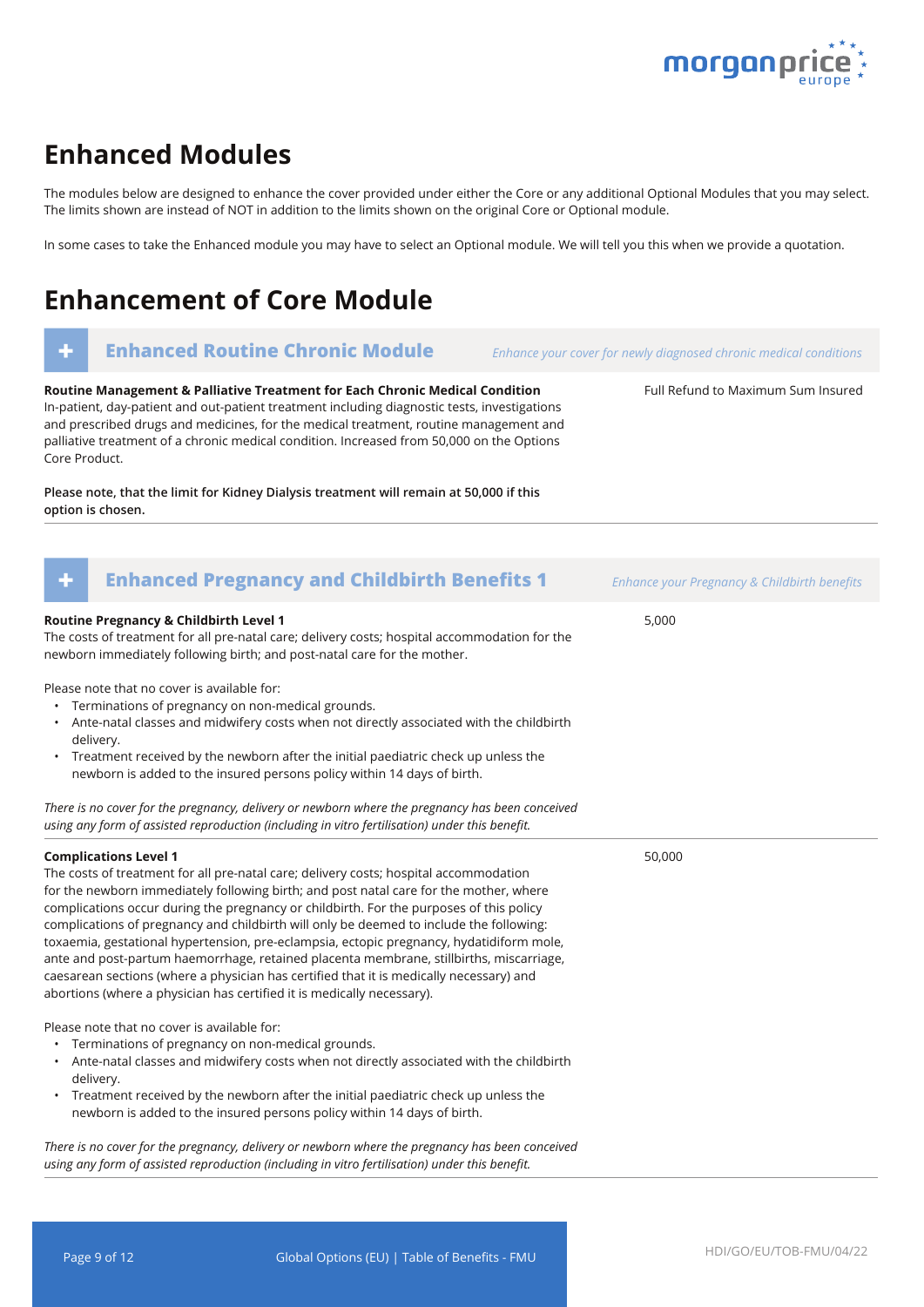

| <b>Enhanced Pregnancy and Childbirth Benefits 1 - continued</b><br>٠                                                                                                                                                                                                                                                                                                                                                                                                                                                                                                                                                                                                                                                                                              | <b>Enhance your Pregnancy &amp;</b><br>Childbirth benefits |
|-------------------------------------------------------------------------------------------------------------------------------------------------------------------------------------------------------------------------------------------------------------------------------------------------------------------------------------------------------------------------------------------------------------------------------------------------------------------------------------------------------------------------------------------------------------------------------------------------------------------------------------------------------------------------------------------------------------------------------------------------------------------|------------------------------------------------------------|
| Paediatric Check-Up Level 1<br>Contribution towards the costs of an initial paediatric check-up for the newborn.                                                                                                                                                                                                                                                                                                                                                                                                                                                                                                                                                                                                                                                  | 200                                                        |
| There is no cover for the pregnancy, delivery or newborn where the pregnancy has been conceived<br>using any form of assisted reproduction (including in vitro fertilisation) under this benefit.                                                                                                                                                                                                                                                                                                                                                                                                                                                                                                                                                                 |                                                            |
| <b>Premature Baby Cover Level 1</b><br>The costs of medical treatment for a premature baby where received during the first 2<br>months following birth.                                                                                                                                                                                                                                                                                                                                                                                                                                                                                                                                                                                                           | 100,000                                                    |
| Please note that no cover is available:<br>• Where the baby has not been added to the insured persons policy within 14 days of<br>birth.<br>For continuing treatment after the expiry of the initial 2 month period other than for<br>new and unrelated medical conditions.<br>Treatment received by the newborn after the initial paediatric check up unless the<br>$\bullet$<br>newborn is added to the insured persons policy within 14 days of birth.                                                                                                                                                                                                                                                                                                         |                                                            |
| There is no cover for the pregnancy, delivery or newborn where the pregnancy has been conceived<br>using any form of assisted reproduction (including in vitro fertilisation) under this benefit.                                                                                                                                                                                                                                                                                                                                                                                                                                                                                                                                                                 |                                                            |
| <b>Enhanced Pregnancy and Childbirth Benefits 2</b><br>٠                                                                                                                                                                                                                                                                                                                                                                                                                                                                                                                                                                                                                                                                                                          | Enhance your Pregnancy & Childbirth benefits               |
| Routine Pregnancy & Childbirth Level 2<br>The costs of treatment for all pre-natal care; delivery costs; hospital accommodation for the<br>newborn immediately following birth; and post-natal care for the mother.<br>Please note that no cover is available for:<br>Terminations of pregnancy on non-medical grounds.<br>Ante-natal classes and midwifery costs when not directly associated with the childbirth<br>delivery.<br>Treatment received by the newborn after the initial paediatric check up unless the<br>٠<br>newborn is added to the insured persons policy within 14 days of birth.                                                                                                                                                             | 10,000                                                     |
| There is no cover for the pregnancy, delivery or newborn where the pregnancy has been conceived<br>using any form of assisted reproduction (including in vitro fertilisation) under this benefit.                                                                                                                                                                                                                                                                                                                                                                                                                                                                                                                                                                 |                                                            |
| <b>Complications Level 2</b><br>The costs of treatment for all pre-natal care; delivery costs; hospital accommodation<br>for the newborn immediately following birth; and post natal care for the mother, where<br>complications occur during the pregnancy or childbirth. For the purposes of this policy<br>complications of pregnancy and childbirth will only be deemed to include the following:<br>toxaemia, gestational hypertension, pre-eclampsia, ectopic pregnancy, hydatidiform mole,<br>ante and post-partum haemorrhage, retained placenta membrane, stillbirths, miscarriage,<br>caesarean sections (where a physician has certified that it is medically necessary) and<br>abortions (where a physician has certified it is medically necessary). | 100,000                                                    |
| Please note that no cover is available for:<br>Terminations of pregnancy on non-medical grounds.<br>Ante-natal classes and midwifery costs when not directly associated with the childbirth<br>delivery.<br>• Treatment received by the newborn after the initial paediatric check up unless the<br>newborn is added to the insured persons policy within 14 days of birth.<br>There is no cover for the pregnancy, delivery or newborn where the pregnancy has been conceived<br>using any form of assisted reproduction (including in vitro fertilisation) under this benefit.                                                                                                                                                                                  |                                                            |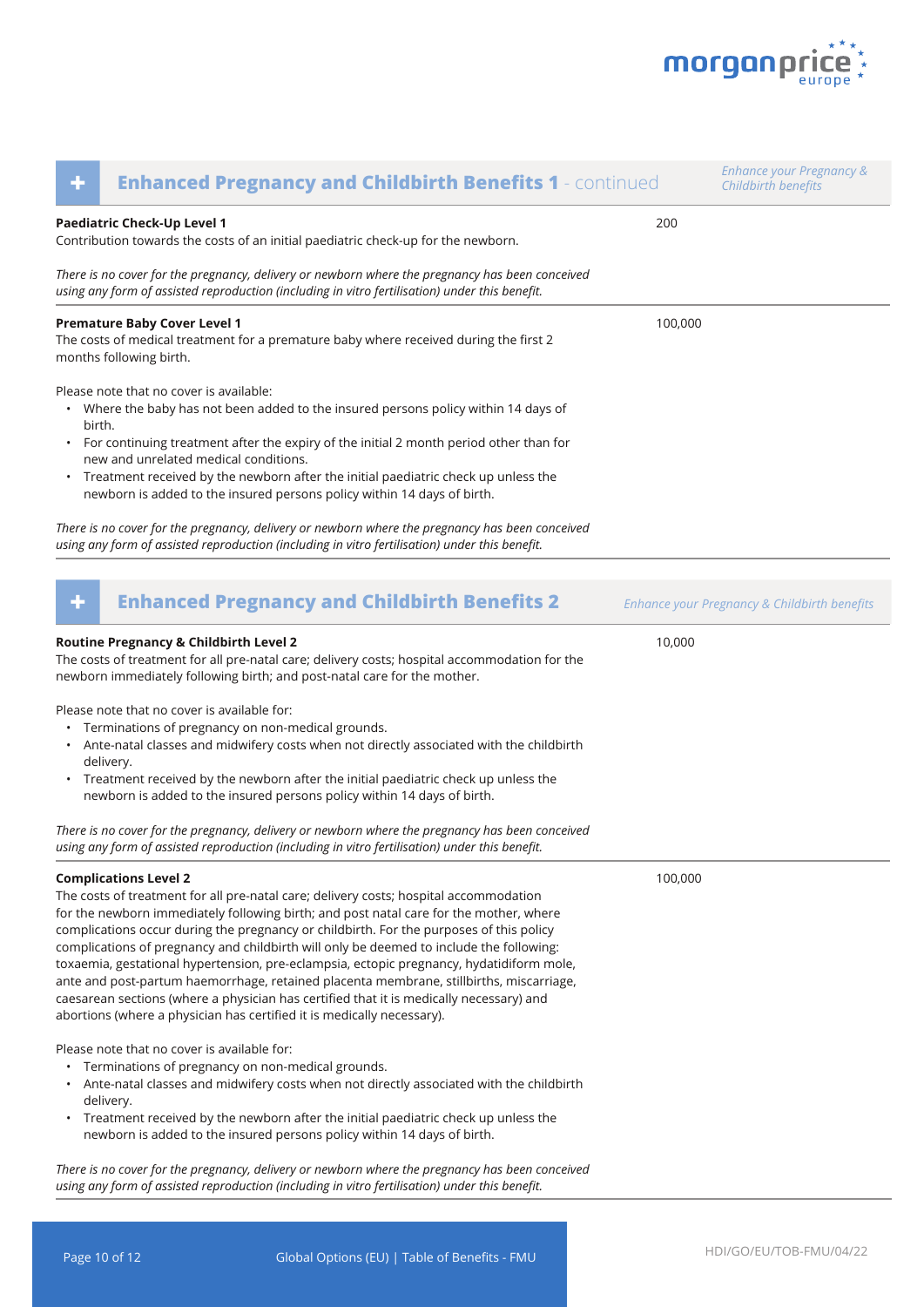

| ٠                                                                                                                                                                                                 | <b>Enhanced Pregnancy and Childbirth Benefits 2 - continued</b>                                                                                                                                                                                                     |         | Enhance your Pregnancy &<br>Childbirth benefits |
|---------------------------------------------------------------------------------------------------------------------------------------------------------------------------------------------------|---------------------------------------------------------------------------------------------------------------------------------------------------------------------------------------------------------------------------------------------------------------------|---------|-------------------------------------------------|
|                                                                                                                                                                                                   | Paediatric Check-Up Level 2<br>Contribution towards the costs of an initial paediatric check-up for the newborn.                                                                                                                                                    | 200     |                                                 |
| There is no cover for the pregnancy, delivery or newborn where the pregnancy has been conceived<br>using any form of assisted reproduction (including in vitro fertilisation) under this benefit. |                                                                                                                                                                                                                                                                     |         |                                                 |
|                                                                                                                                                                                                   | <b>Premature Baby Cover Level 2</b><br>The costs of medical treatment for a premature baby where received during the first 2<br>months following birth.                                                                                                             | 200,000 |                                                 |
| birth.                                                                                                                                                                                            | Please note that no cover is available:<br>• Where the baby has not been added to the insured persons policy within 14 days of<br>• For continuing treatment after the expiry of the initial 2 month period other than for<br>new and unrelated medical conditions. |         |                                                 |
|                                                                                                                                                                                                   | • Treatment received by the newborn after the initial paediatric check up unless the<br>newborn is added to the insured persons policy within 14 days of birth.                                                                                                     |         |                                                 |
|                                                                                                                                                                                                   | There is no cover for the pregnancy, delivery or newborn where the pregnancy has been conceived                                                                                                                                                                     |         |                                                 |

*using any form of assisted reproduction (including in vitro fertilisation) under this benefit.* 

### **- Reduced Pregnancy and Childbirth Module** *Reduce your premium by removing cover for routine*

### **Routine Pregnancy & Childbirth Not Covered Not Covered Not Covered Not Covered Complications** The costs of treatment for all pre-natal care; delivery costs; hospital accommodation for the newborn immediately following birth; and post natal care for the mother, where complications occur during the pregnancy or childbirth. For the purposes of this policy complications of pregnancy and childbirth will only be deemed to include the following: toxaemia, gestational hypertension, pre-eclampsia, ectopic pregnancy, hydatidiform mole, ante and post-partum haemorrhage, retained placenta membrane, stillbirths, miscarriage, caesarean sections (where a physician has certified that it is medically necessary) and abortions (where a physician has certified it is medically necessary). Please note that no cover is available for: • Terminations of pregnancy on non-medical grounds. • Ante-natal classes and midwifery costs when not directly associated with the childbirth delivery. • Treatment received by the newborn after the initial paediatric check up unless the newborn is added to the insured persons policy within 14 days of birth. *There is no cover for the pregnancy, delivery or newborn where the pregnancy has been conceived using any form of assisted reproduction (including in vitro fertilisation) under this benefit.*  50,000 **Paediatric Check-Up** Contribution towards the costs of an initial paediatric check-up for the newborn. *There is no cover for the pregnancy, delivery or newborn where the pregnancy has been conceived*  200 *Pregnancy and Childbirth treatment*

*using any form of assisted reproduction (including in vitro fertilisation) under this benefit.*